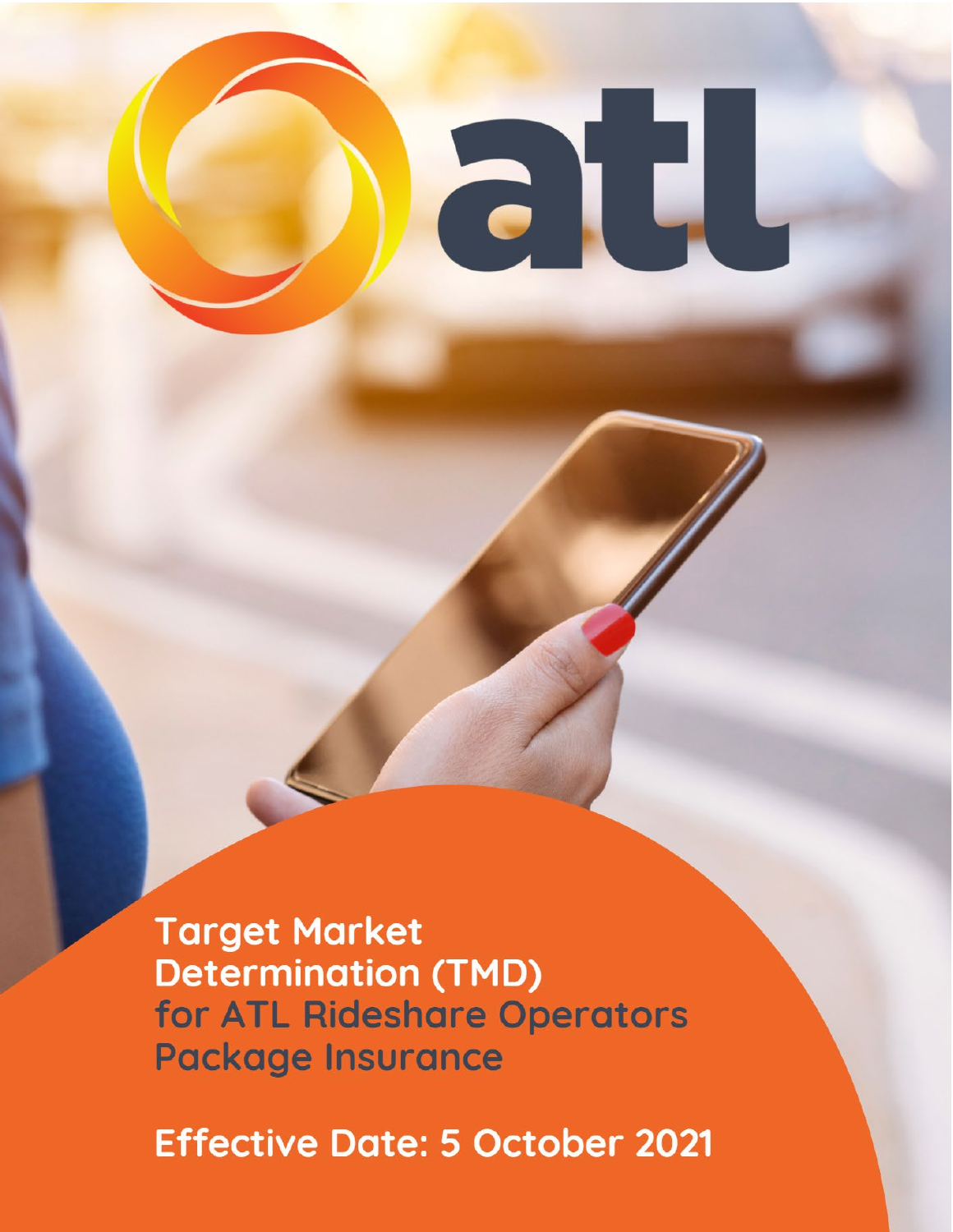## **Target Market Determination for ATL Rideshare Operators Package Insurance.**

# **Contents**

| What insurance does ATL Rideshare Operators Package Insurance provide?3   |
|---------------------------------------------------------------------------|
| What is the target market for ATL Rideshare Operators Package Insurance?4 |
|                                                                           |
|                                                                           |
|                                                                           |
|                                                                           |
|                                                                           |
|                                                                           |
|                                                                           |
|                                                                           |
|                                                                           |
|                                                                           |
|                                                                           |

This document is the Target Market Determination (**TMD**) for **ATL Rideshare Operators Package Insurance** (**Insurance**) distributed by ATL Insurance Group Pty Limited (**ATL**) ABN 33 133 273 631 AFSL 333234, under a binding authority issued to ATL by the insurer, The Hollard Insurance Company Pty Limited (**Hollard**) ABN 78 090 584 473, AFSL 241436 (together '**we**'). This TMD was prepared on the 5<sup>th</sup> of October 2021.

<span id="page-1-0"></span>We take a consumer-centric approach to the design of insurance products to make sure that our products are suitable for the consumers who fall within the target market. The insurance is distributed through licensed general insurance brokers who apply for cover on behalf of their customers in accordance with the applicable distribution conditions and eligibility criteria.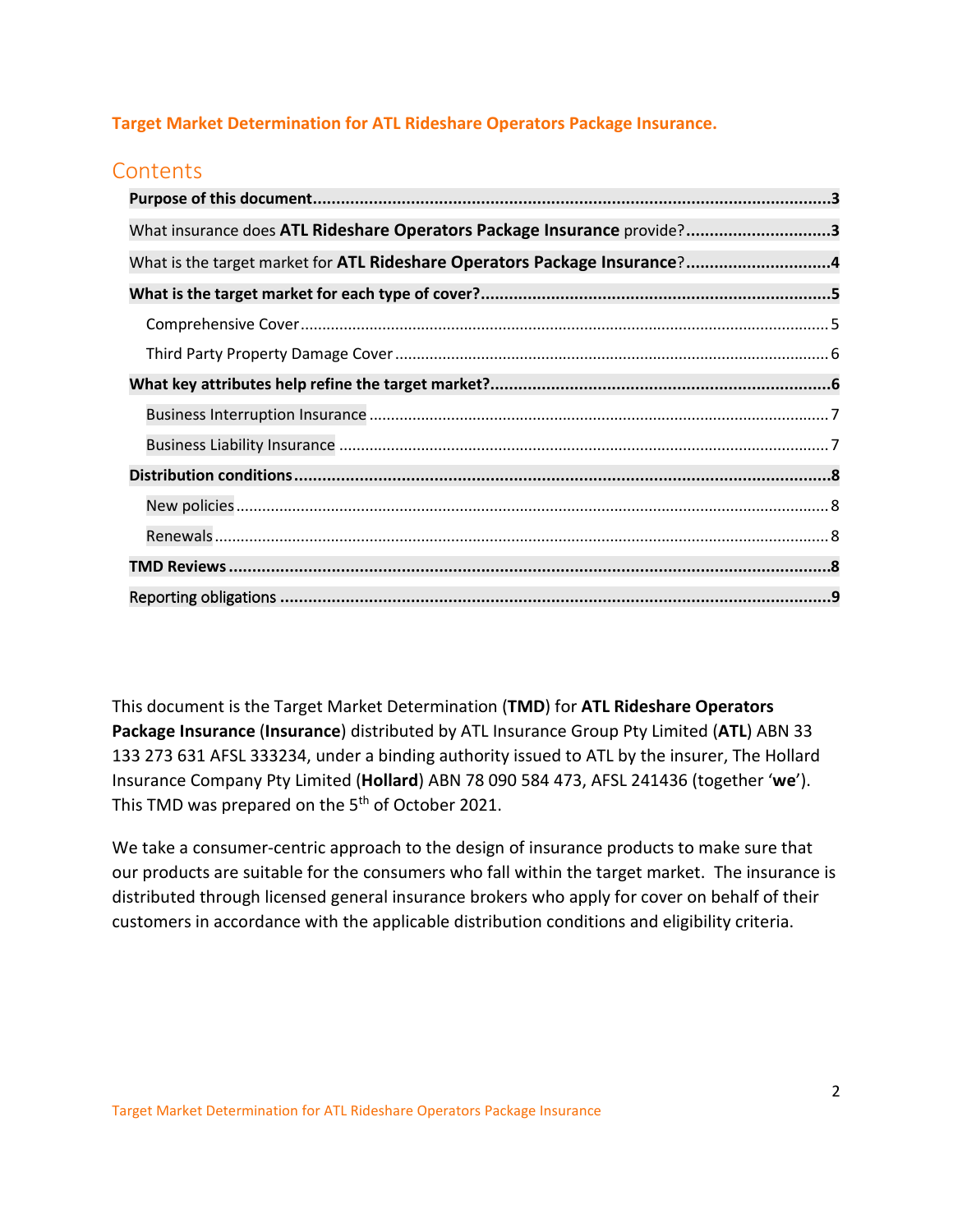# Purpose of this document

The purpose of this TMD is to describe the class of customers for which the Insurance has been designed and to specify distribution conditions including key eligibility criteria, which together ensure that the Insurance is likely to be consistent with the likely objectives, financial situation and needs of those customers.

It's important to note that this TMD doesn't take anyone's personal circumstances into account. Even if you are a customer in the target market, no one knows your situation better than you. Before you make any decisions about the Insurance, you should consult with your broker to ensure the insurance is appropriate for your personal circumstances; and read and consider the Product Disclosure Statement (**PDS**) which provides complete information about the Insurance, including coverage, exclusions, excesses, limitations, terms and your rights and obligations.

Also, this TMD doesn't include all the factors we consider when we decide whether to issue a policy. For example, we have a set of eligibility criteria we use to assess whether a risk is of a type or level we wish to insure, including, type of vehicle(s) and/or goods being covered, value of the vehicle(s) and/or goods being covered, operating radius and location of the vehicle(s) and whether driver(s) meet our age and experience and other eligibility criteria as set out in the PDS. These factors may change over time or in different circumstances. We apply these factors when we decide whether to offer, issue, renew or agree to vary a policy.

## <span id="page-2-0"></span>What insurance does ATL Rideshare Operators Package Insurance provide?

The Insurance is designed to provide insurance cover to commercial businesses that operate one or more motor vehicles for use in their business, or in order to offer passenger transportation services to individuals or businesses in exchange for fees (**Transport Fleet**).

The Insurance provides cover to manage one or more of the following risks arising from the use of the Transport Fleet (**Fleet Risks**):

- o Loss or damage to the Transport Fleet;
- o Legal liability for damage caused to other people's property.

There are two types of cover available under the Insurance for vehicles in the Transport Fleet:

**Comprehensive Cover**, which provides cover against loss or damage to the Transport Fleet arising from accident, collision, theft, fire, storm, or malicious damage. This cover also includes Third Party Property Damage Cover.

**Third Party Property Damage Cover**, which provides cover against legal liability for damage caused to other people's property arising from the use of the Transport Fleet. This cover provides no insurance for damage to the Transport Fleet regardless of who is at fault.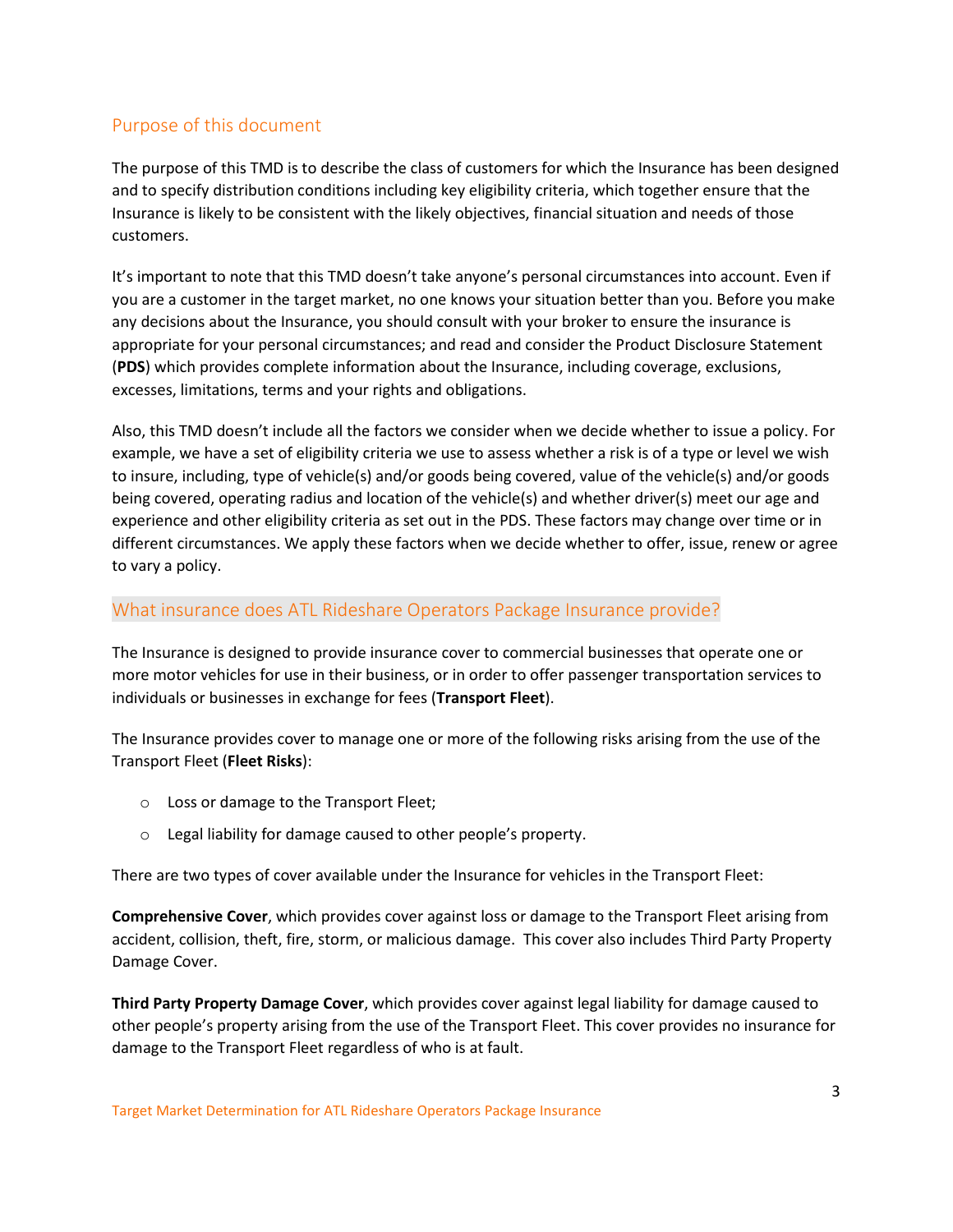The Insurance does not include cover for loss of income that may result from a vehicle in the Transport Fleet being damaged and therefore not available for use, however, customers who select Comprehensive Cover can extend their cover by adding any of the optional covers:

- o Business Interruption Insurance (Downtime);
- o Business Liability Insurance.

<span id="page-3-0"></span>What is the target market for ATL Rideshare Operators Package Insurance?

The target market for the Insurance is:

- $\checkmark$  Individuals, commercial businesses or other enterprises which;
- $\checkmark$  own and operate a Transport Fleet; and
- $\checkmark$  individuals who use their vehicle(s) for personal use and to provide services, including rideshare or other personal transport and delivery services
- $\checkmark$  require insurance to manage Fleet Risks.

The Insurance is not designed for:

- × enterprises that require standalone cover for vehicles that are used as tools of trade, such as excavators, forklifts or other special use vehicles;
- × enterprises that operate motor vehicles primarily intended to transport individuals, rather than goods, such as taxis; (These enterprises may be in the target market for our Taxi Operators Package Insurance.)

### **Commercial Businesses, Individuals, or other enterprises**

The Insurance is designed for businesses that operate a Transport Fleet.

That means the target market is made up of commercial enterprises or individuals that operate a Transport Fleet which they use as part of that business in relation to, or for the purpose of, the provision of passenger transportation services.

This includes, but is not limited to:

 $\checkmark$  provide services, including rideshare or other personal transport and delivery services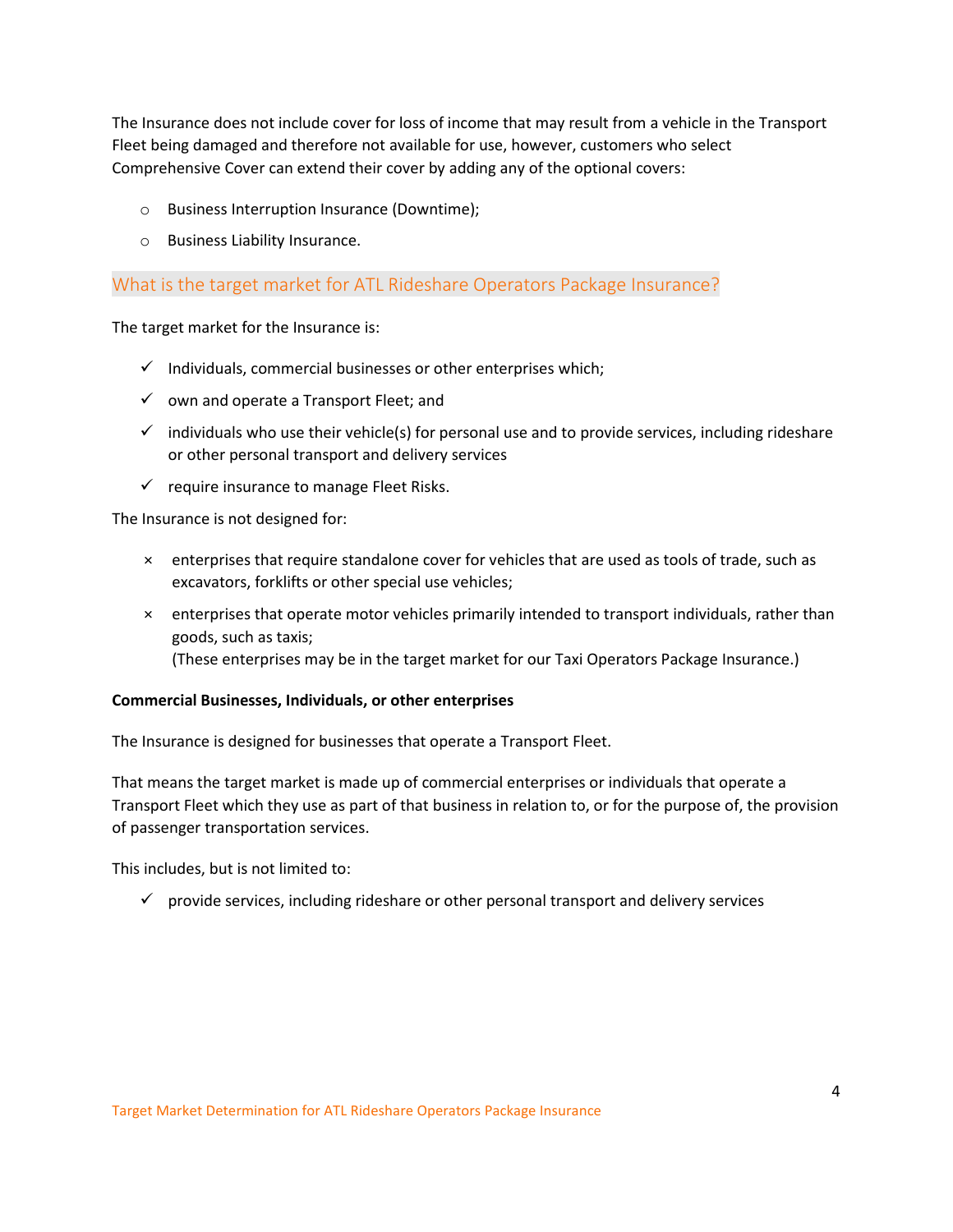#### **Operate a Transport Fleet**

A Transport Fleet is:

- $\checkmark$  a fleet of one or more motor vehicles registered for use on public roads within Australia;
- $\checkmark$  owned (including vehicles subject to finance) or leased by the commercial business;
- $\checkmark$  for use by the business and its staff and employees;
- $\checkmark$  used primarily to provide passenger transportation services in exchange for fees; and

A Transport Fleet is not a fleet of vehicles:

- × comprised of vehicles used as tools of trade, such as excavators or other special use vehicles; or
- × Individuals, commercial businesses or other enterprises which transport goods for reward
- × primarily used off road or used primarily on private property; or
- × Used for any race, trial, test, contest or other motor sport.

#### **Manage Fleet Risks**

The Insurance is designed to manage Fleet Risks.

 $\checkmark$  That means the target market is made up of individuals, commercial businesses or other enterprises;

that wish to take out insurance to manage one or more of the Fleet Risks.

The Insurance is not designed for:

- × individuals, commercial businesses or other enterprises that do not require insurance to manage Fleet Risks; or
- × individuals, commercial businesses or other enterprises that wish to self-insure.

## <span id="page-4-0"></span>What is the target market for each type of cover?

#### <span id="page-4-1"></span>Comprehensive Cover

Comprehensive Cover provides insurance for loss or damage to a vehicle in the Transport Fleet. It covers loss or damage to the vehicle in the Transport Fleet and also includes Third Party Property Damage Cover. Customers who select Comprehensive Cover can also choose to add one or more optional covers.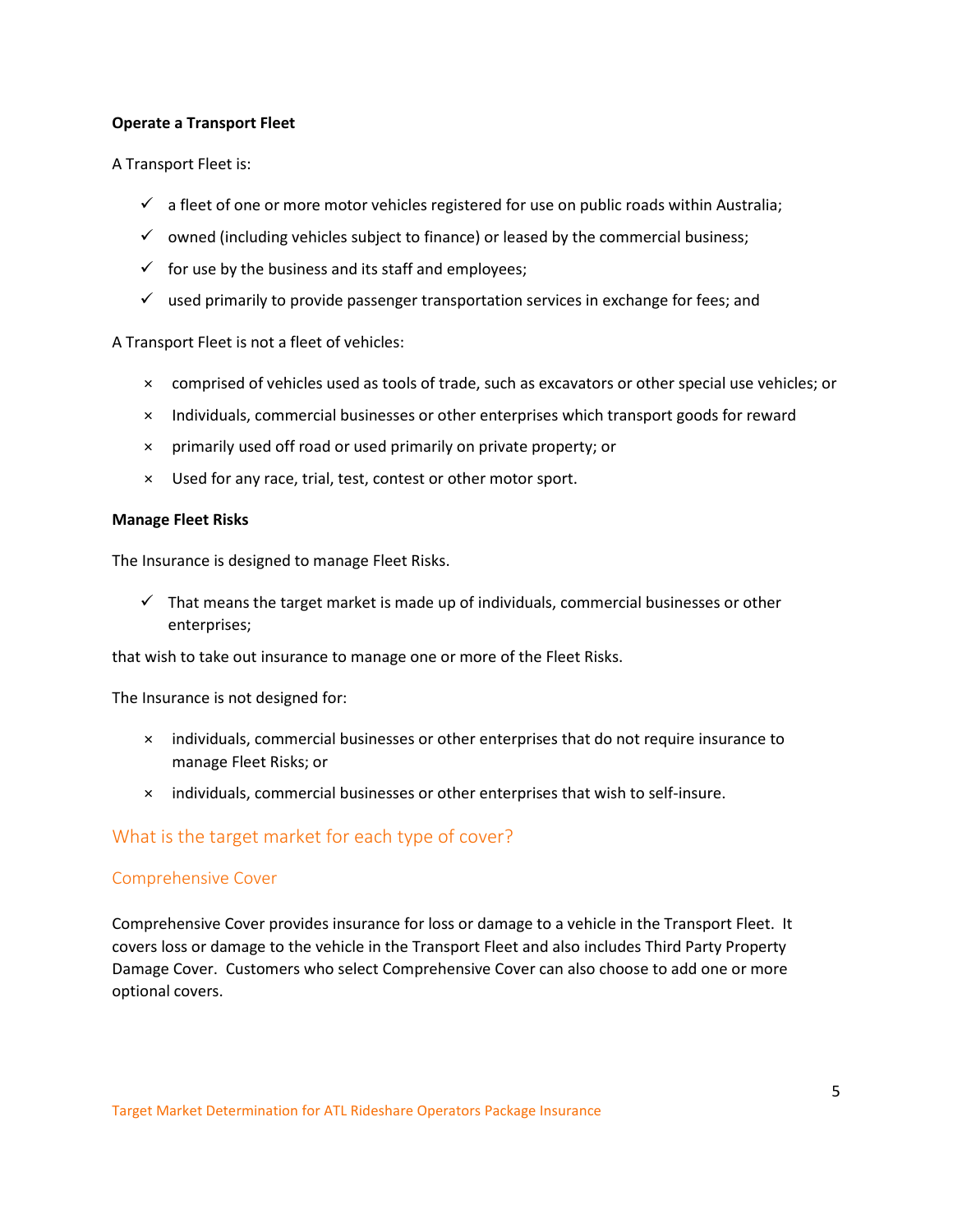The target market for Comprehensive Cover is customers who require insurance to manage the risk of loss or damage to the Transport Fleet. The target market also includes customers who wish to add one or more of the optional covers, only available with Comprehensive Cover.

This includes customers who require insurance when loss or damage to a vehicle in the Transport Fleet:

- $\checkmark$  is the fault of the eligible driver of the vehicle in the Transport Fleet; or
- $\checkmark$  is caused by another person who is:
	- o not able to be identified; or
	- o is uninsured and is unable to pay for the loss or damage.
- $\checkmark$  is as a result of theft or malicious damage.
- $\checkmark$  arises from a fire or storm,
- $\checkmark$  results in consequential losses that may be covered by an optional cover.

### <span id="page-5-0"></span>Third Party Property Damage Cover

Third Party Property Damage cover (**TPPD**) provides insurance for legal liability for damage caused to other people's property, including other vehicles, arising from the use of a vehicle in the Transport Fleet. If the eligible driver of a vehicle in the Transport Fleet is legally responsible for an accident that results in damage to other people's property, TPPD will pay to repair the damage or property loss. TPPD does not cover loss or damage to vehicles in the Transport Fleet in any circumstances.

The target market for Third Party Property Damage Cover is customers who require insurance to manage the risk of legal liability for damage caused to other people's property arising from and caused by the use of vehicles in the Transport Fleet.

## <span id="page-5-1"></span>What key attributes help refine the target market?

The target market for each type of cover available under the Insurance can be refined by determining which customers are likely to obtain value from the optional covers (which are only available with Comprehensive Cover) taking into account the key attributes of those optional covers.

The insurance is distributed through licensed general insurance brokers who apply for cover on behalf of their customers. The distribution conditions require brokers to provide information in respect of their customers to confirm eligibility for the Insurance and any optional covers.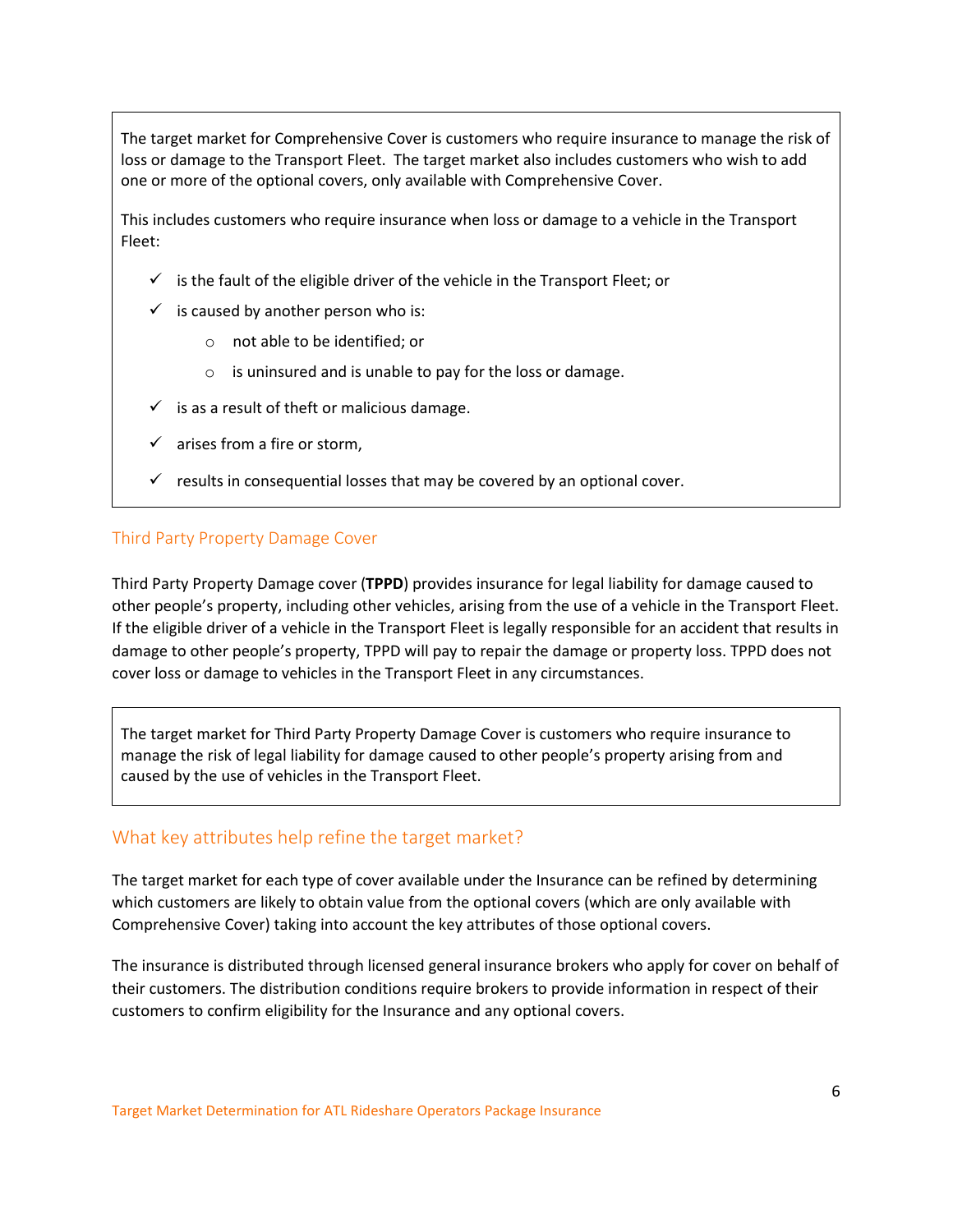The Distribution Conditions only allow the Insurance to be issued to customers who are eligible to take up the Insurance and are therefore within the target market, as refined by these key attributes, which ensures that the Insurance is likely to be consistent with the likely objectives, financial situation and needs of those consumers.

The information below explains when and how each key attribute is likely to be consistent with the likely objectives, financial situation and needs of customers in the target market. It is not intended to be a full description of each key attribute. Further information about each key attribute is set out in the PDS.

The target market for Comprehensive Cover includes customers who require insurance to manage one or more of the risks covered by the optional covers. Comprehensive Cover is likely to be consistent with the likely objectives, financial situation and needs of those customers.

### <span id="page-6-0"></span>Business Interruption Insurance (Downtime)

The key attribute of the Business Interruption Insurance option is to provide cover up to the nominated amount in the event of a vehicle in the Transport Fleet not being operational due to an event which is covered by the policy.

This optional cover is likely to be consistent with the likely objectives, financial situation and needs of customers who require insurance to manage that risk of ongoing expenses up to the nominated amount, such as an existing obligation to make ongoing finance payments in respect of the Transport Fleet, or a replacement hire vehicle.

#### <span id="page-6-1"></span>Business Liability Insurance

The key attribute of the Business Liability Insurance option is to provide cover against legal liability to pay amounts as a result of a claim for injury or damage to property of a third party arising out of the customer's business activities, excluding loss or damage covered under the Commercial Motor Insurance.

This optional cover is likely to be consistent with the likely objectives, financial situation and needs of customers who require insurance to manage risks arising out of the customers business activities as a Transport Operator. This may include customers who do not have any other form of business insurance or wish to combine their insurances in one policy.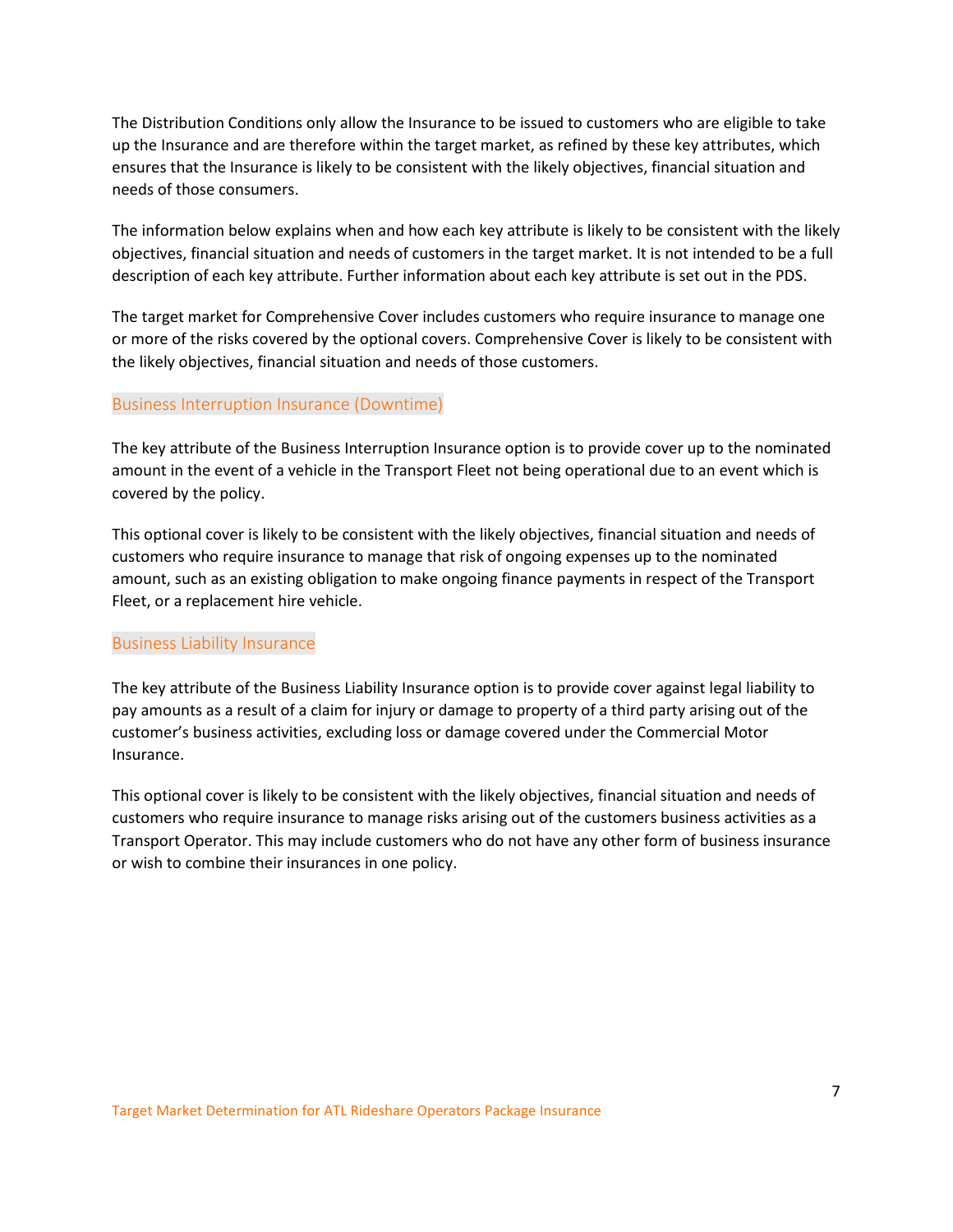# <span id="page-7-0"></span>Distribution conditions

## <span id="page-7-1"></span>New policies

The Insurance is distributed by ATL as the Authorised Representative of Hollard, the insurer.

Before the Insurance is issued, the distribution conditions require brokers to provide information in respect of their customers to confirm eligibility for the Insurance and any optional covers. Customers who are eligible will be in the target market if they also:

- meet our underwriting guidelines; and
- are able to pay the premium.

Hollard have a range of supervision and monitoring procedures and contractual arrangements with ATL to ensure that customers are asked these questions and that they are only offered the Insurance if they are likely to be in the target market for the type of cover and applicable key attributes.

## <span id="page-7-2"></span>Renewals

Before a policy expires, we will consider:

- the information previously provided to us;
- updates to that information;
- other potential changes.

Based on this information and the Brokers confirmation, we will consider whether the customer remains eligible for the current type of cover and applicable key attributes and whether we will offer renewal. In making this assessment, we will have regard to the likely impact on customers of offering cover to customers who are not in the target market and of other various alternatives.

If the customer is no longer eligible for the Insurance and is not likely to be in the target market for the current type of cover, or if we decline to renew, we will explain this clearly and prominently.

## <span id="page-7-3"></span>TMD Reviews

We will review this TMD regularly to make sure it remains appropriate. The first review will be within 12 months of the date it is prepared, and then within 3 years of completion of the previous review thereafter.

As well as our regular reviews, additional reviews may be triggered if we determine that there has been an event or circumstance that reasonably suggests that this TMD needs to change. This would be the case if it's no longer reasonable to conclude that:

- if the Insurance is issued to a customer in accordance with the distribution conditions, it would be likely that the customer is in the target market; or
- the Insurance is likely to be suitable for customers in the target market.